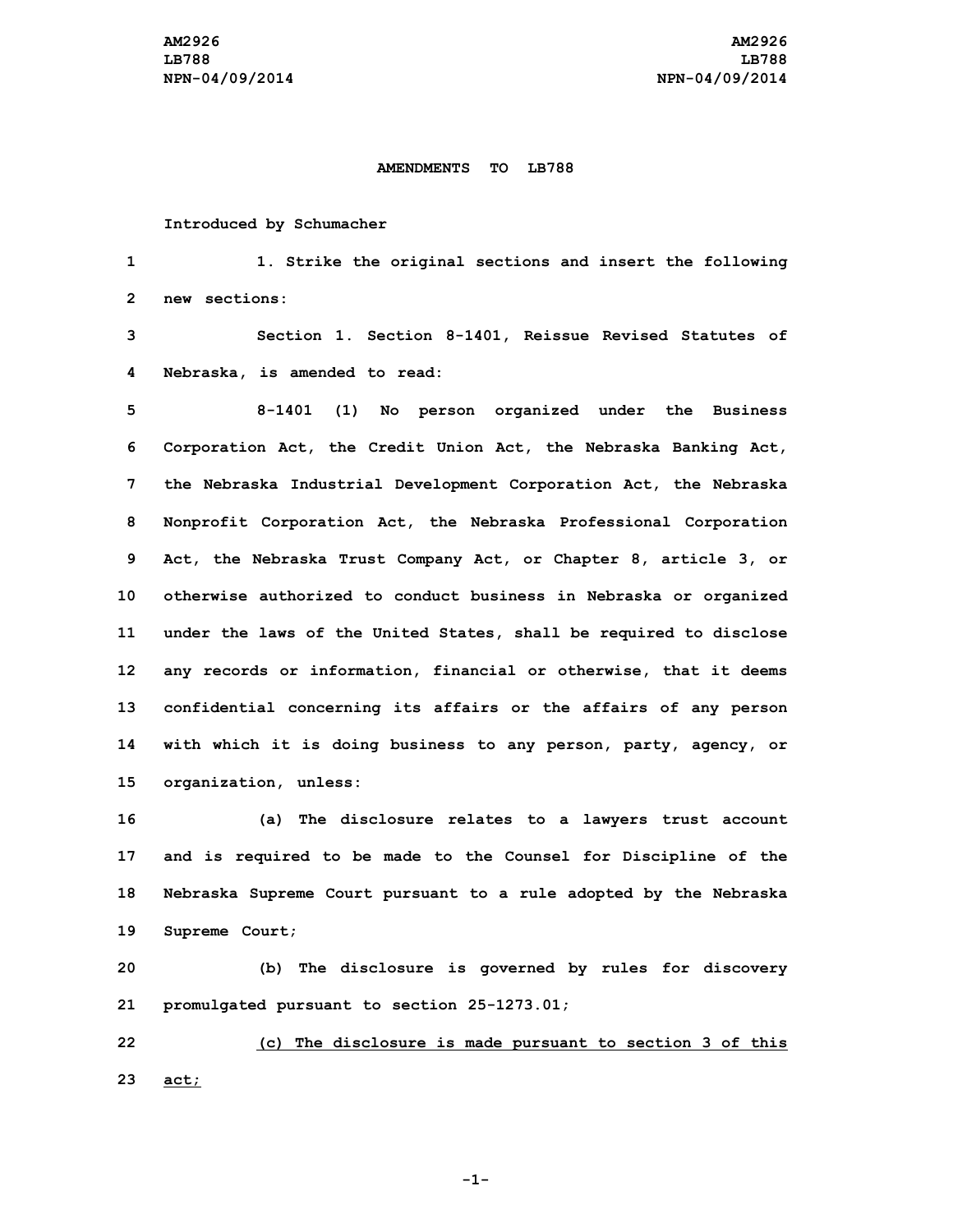**(c) (d) The request for disclosure is made by <sup>a</sup> law enforcement agency regarding <sup>a</sup> crime, <sup>a</sup> fraud, or any other unlawful activity in which the person to whom the request for disclosure is made is or may be <sup>a</sup> victim of such crime, fraud, or unlawful activity;**

 **(d) (e) The request for disclosure is made by <sup>a</sup> governmental agency which is <sup>a</sup> duly constituted supervisory regulatory agency of the person to whom the request for disclosure is made and the disclosure relates to examinations, audits, investigations, or inquiries of such persons;**

 **(e) (f) The request for disclosure is made pursuant to subpoena issued under the laws of this state by <sup>a</sup> governmental agency exercising investigatory or adjudicative functions with respect to <sup>a</sup> matter within the agency's jurisdiction;**

**15 (f) (g) The production of records is pursuant to <sup>a</sup> 16 written demand of the Tax Commissioner under section 77-375;**

**17 (g) (h) There is first presented to such person <sup>a</sup> 18 subpoena, summons, or warrant issued by <sup>a</sup> court of competent 19 jurisdiction;**

**20 (h) (i) <sup>A</sup> statute by its terms or rules and regulations 21 adopted and promulgated thereunder requires the disclosure, other 22 than by subpoena, summons, warrant, or court order;**

 **(i) (j) There is presented to such person an order of <sup>a</sup> court of competent jurisdiction setting forth the exact nature and limits of such required disclosure and <sup>a</sup> showing that all persons to be affected by such order have had reasonable notice and an opportunity to be heard upon the merits of such order;**

**-2-**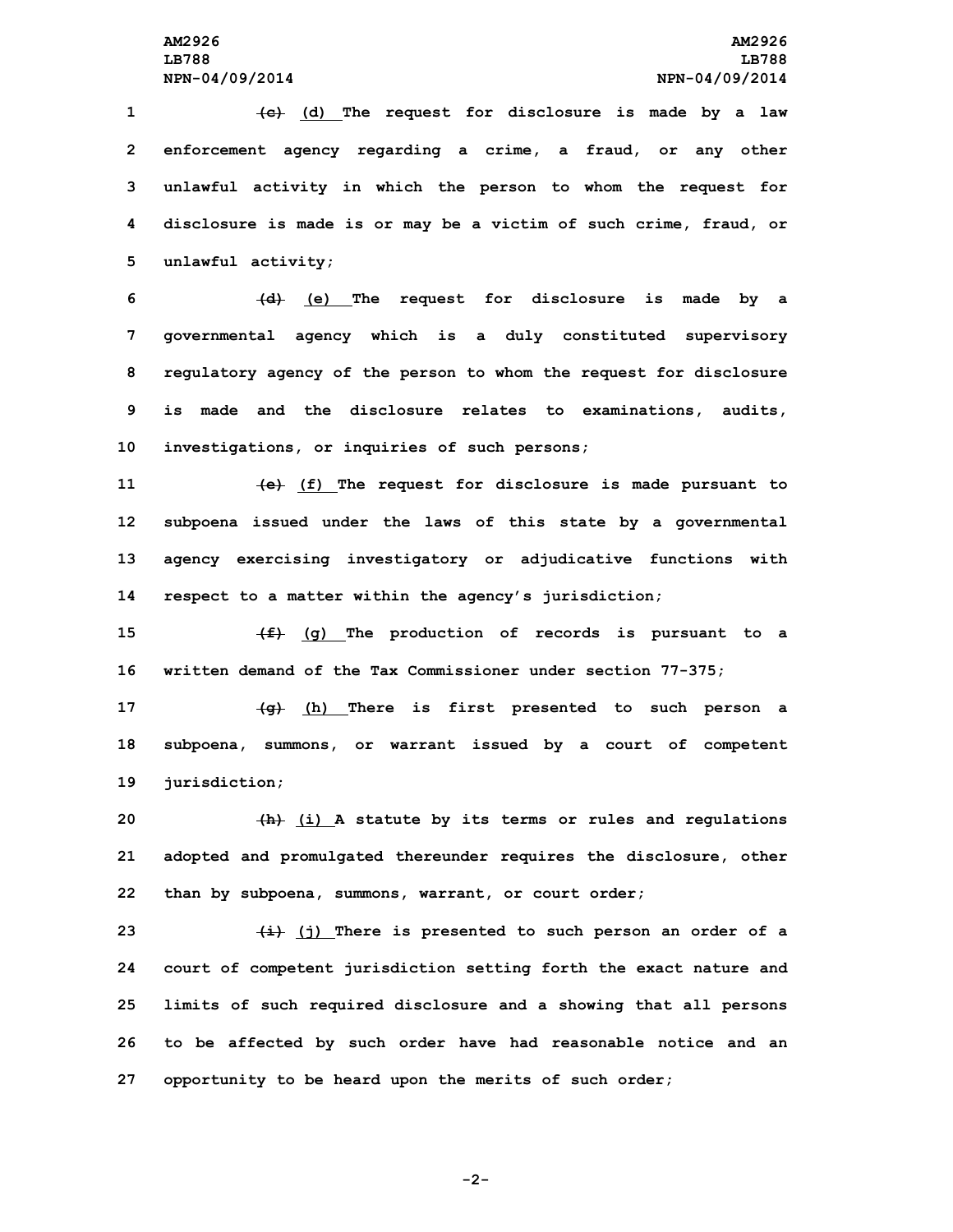**(j) (k) The request for disclosure relates to information or records regarding the balance due, monthly payments due, payoff amounts, payment history, interest rates, due dates, or similar information for indebtedness owed by <sup>a</sup> deceased person when the request is made by <sup>a</sup> person having an ownership interest in real estate or personal property which secures such indebtedness owed to the person to whom the request for disclosure is made; or**

 **(k) (l) There is first presented to such person the written permission of the person about whom records or information is being sought authorizing the release of the requested records or information.**

 **(2) Any person who makes <sup>a</sup> disclosure of records or information as required by this section shall not be held civilly or criminally liable for such disclosure in the absence of malice, bad faith, intent to deceive, or gross negligence.**

**16 Sec. 2. Section 8-1402, Reissue Revised Statutes of 17 Nebraska, is amended to read:**

 **8-1402 (1) Any person, party, agency, or organization requesting disclosure of records or information pursuant to section 8-1401 shall pay the costs of providing such records or information, unless:**

**22 (a) The request for disclosure is made pursuant to 23 subdivision (1)(a) of section 8-1401 and <sup>a</sup> Nebraska Supreme Court 24 rule provides for the method of payment;**

**25 (b) The request is made pursuant to subdivision (1)(b) of 26 section 8-1401 and the rules for discovery provide for the method 27 of payment;**

**-3-**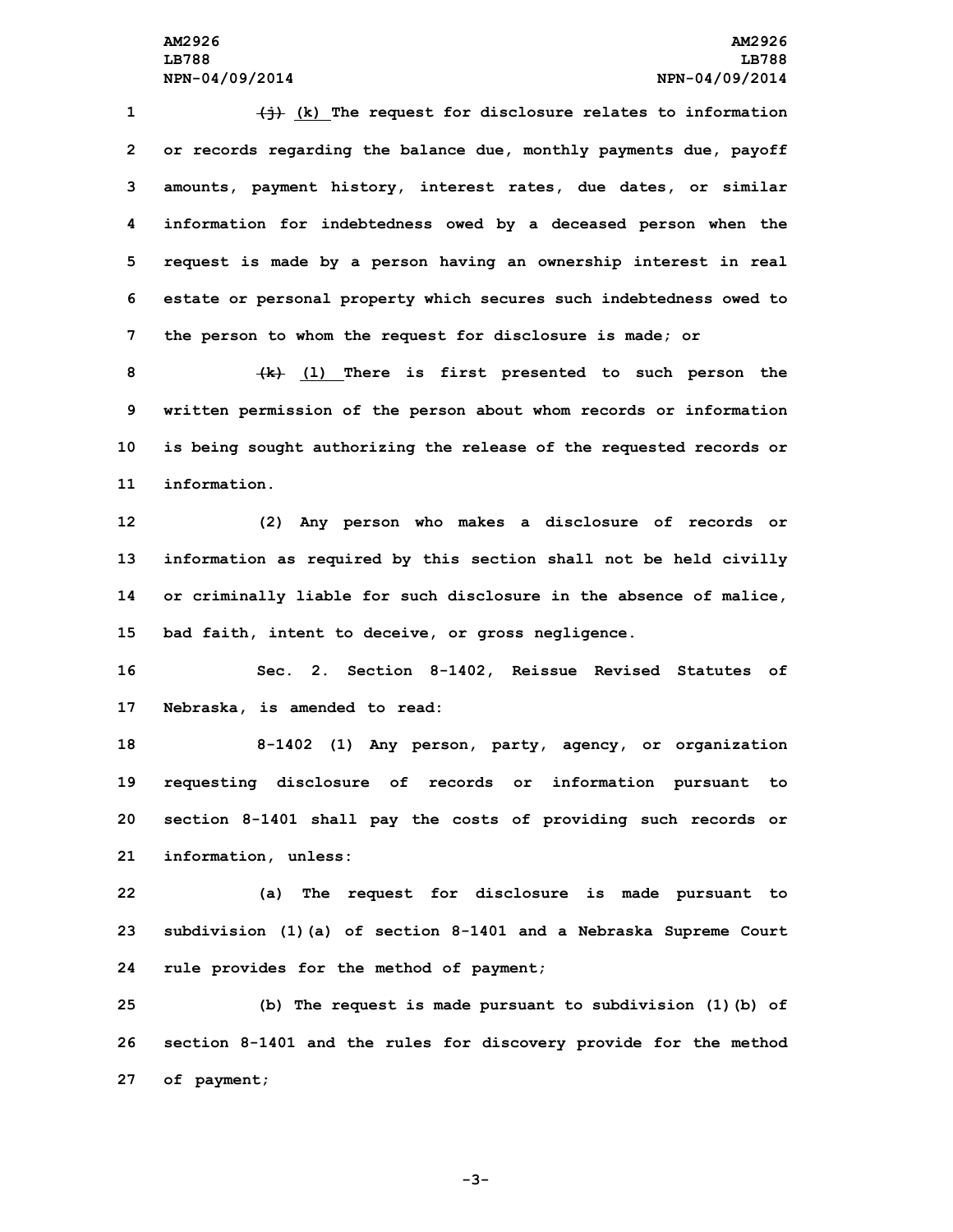**(c) The request for disclosure is made pursuant to subdivision (1)(c) or (1)(d) (1)(d) or (1)(e) of section 8-1401; (d) Otherwise ordered by <sup>a</sup> court of competent jurisdiction; or**

**5 (e) The person making the disclosure waives any or all of 6 the costs.**

 **(2) The requesting person, party, agency, or organization shall pay five dollars per hour per person for the time actually spent on the service or, if such person can show that its actual expense in providing the records or information was greater than five dollars per hour per person, it shall be paid the actual cost of providing the records or information.**

 **(3) No person authorized to receive payment pursuant to subsection (1) of this section has an obligation to provide any records or information pursuant to section 8-1401 until assurances are received that the costs due under this section will be paid, except for requests made pursuant to subdivisions (1)(c), (1)(d), (1)(e), and (1)(f) (1)(d), (1)(e), (1)(f), and (1)(g) of section 19 8-1401.**

**20 Sec. 3. (1) This section does not apply to:**

**21 (a) Real property owned by <sup>a</sup> decedent; or**

 **(b) The contents of <sup>a</sup> safe deposit box rented by <sup>a</sup> decedent from <sup>a</sup> state-chartered or federally chartered bank, savings bank, building and loan association, savings and loan association, or credit union.**

**26 (2) After the death of <sup>a</sup> decedent, <sup>a</sup> person (a) indebted 27 to the decedent or (b) having possession of (i) personal property,**

**-4-**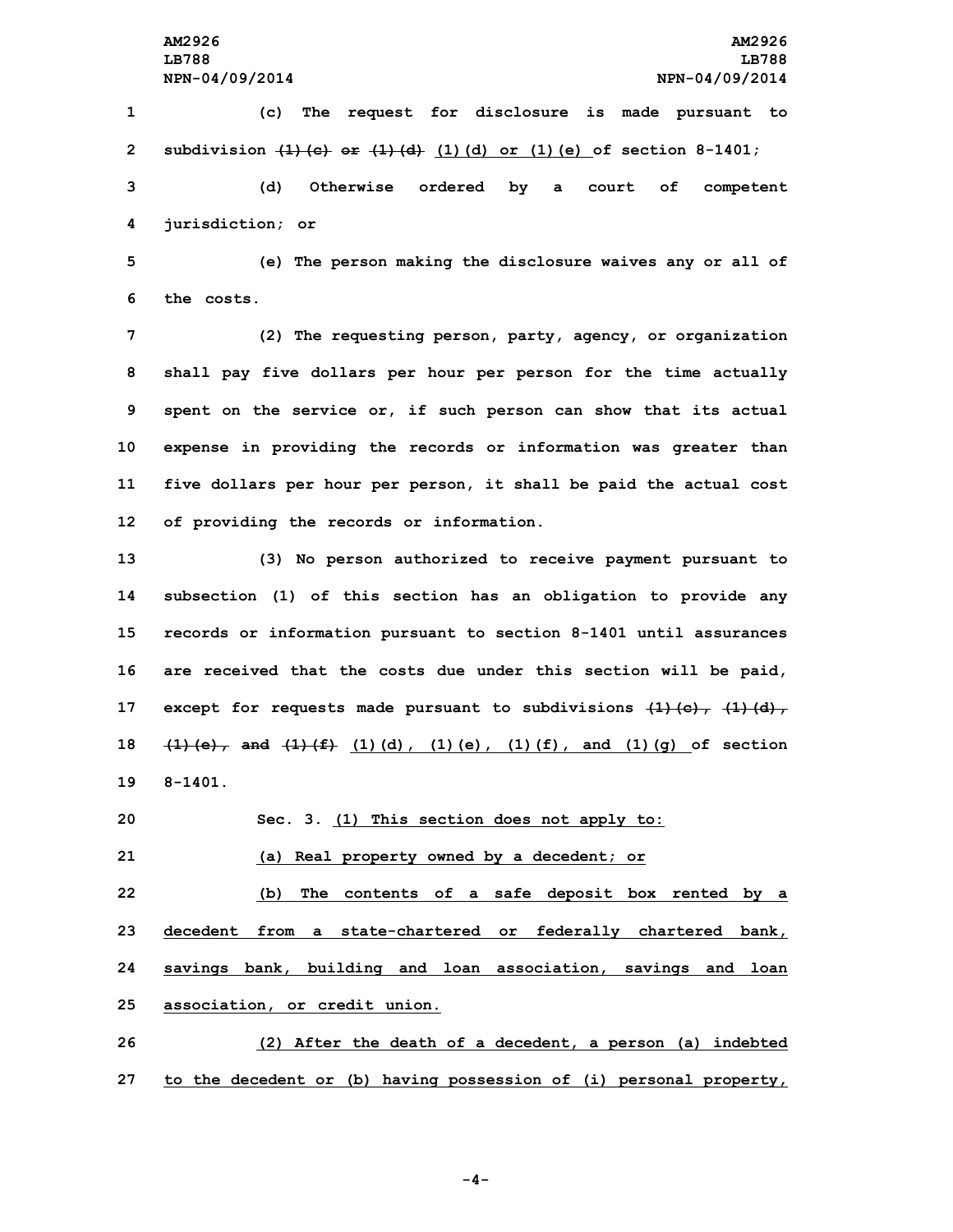**LB788 LB788 NPN-04/09/2014 NPN-04/09/2014**

 **(ii) an instrument evidencing <sup>a</sup> debt, (iii) an obligation, (iv) <sup>a</sup> chose in action, (v) <sup>a</sup> life insurance policy, (vi) <sup>a</sup> bank account, (vii) <sup>a</sup> certificate of deposit, or (viii) intangible property, including annuities, fixed income investments, mutual funds, cash, money market accounts, or stocks, belonging to the decedent, shall furnish the value of the indebtedness or property on the date of death and the names of the known or designated beneficiaries of property described in this subsection to <sup>a</sup> person who is (A) an heir at law of the decedent, (B) <sup>a</sup> devisee of the decedent or <sup>a</sup> person nominated as <sup>a</sup> personal representative in <sup>a</sup> will of the decedent, or (C) an agent or attorney authorized in writing by any such person described in subdivision (A) or (B) of this subdivision, with <sup>a</sup> copy of such authorization attached to the affidavit, and who also presents an affidavit containing the information required by subsection (3) of this section. (3) An affidavit presented under subsection (2) of this section shall state: (a) The name, address, social security number if available, and date of death of the decedent; (b) The name and address of the affiant and that the affiant is (i) an heir at law of the decedent, (ii) <sup>a</sup> devisee of the decedent or <sup>a</sup> person nominated as <sup>a</sup> personal representative in <sup>a</sup> will of the decedent, or (iii) an agent or attorney authorized in writing by any such person described in subdivision (i) or (ii) of**

**25 this subdivision;**

**26 (c) That the disclosure of the value on the date of 27 death is necessary to determine whether the decedent's estate can**

**-5-**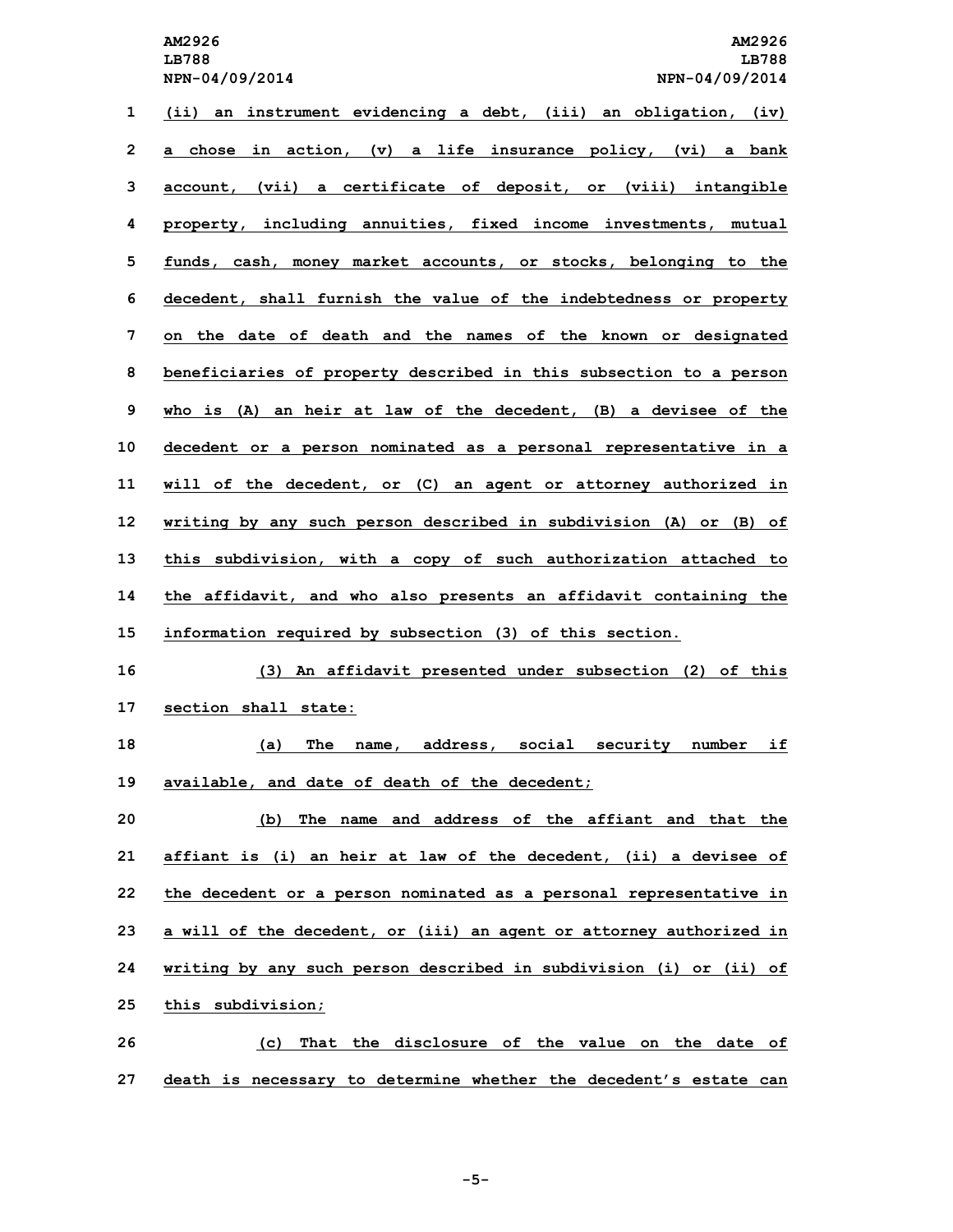**LB788 LB788**

**NPN-04/09/2014 NPN-04/09/2014 be administered under the summary procedures set forth in section 30-24,125, to assist in the determination of the inheritance tax in an estate that is not subject to probate, or to assist <sup>a</sup> conservator or guardian in the preparation of <sup>a</sup> final accounting subsequent to the death of the decedent; (d) That the affiant is answerable and accountable for the information received to the decedent's personal representative, if any, or to any other person having <sup>a</sup> superior right to the property or indebtedness; (e) That the affiant swears or affirms that all statements in the affidavit are true and material and further acknowledges that any false statement may subject the person to penalties relating to perjury under section 28-915; and (f) That no application or petition for the appointment of <sup>a</sup> personal representative is pending or has been granted in any jurisdiction. (4) <sup>A</sup> person presented with an affidavit under subsection (2) of this section shall provide the requested information within five business days after being presented with the affidavit. (5) <sup>A</sup> person who acts in good faith reliance on an affidavit presented under subsection (2) of this section is immune from liability for the disclosure of the requested information. Sec. 4. Section 8-1403, Reissue Revised Statutes of Nebraska, is amended to read: 8-1403 For purposes of sections 8-1401 and 8-1402 and section 3 of this act: (1) Governmental agency means any agency, department, or**

**-6-**